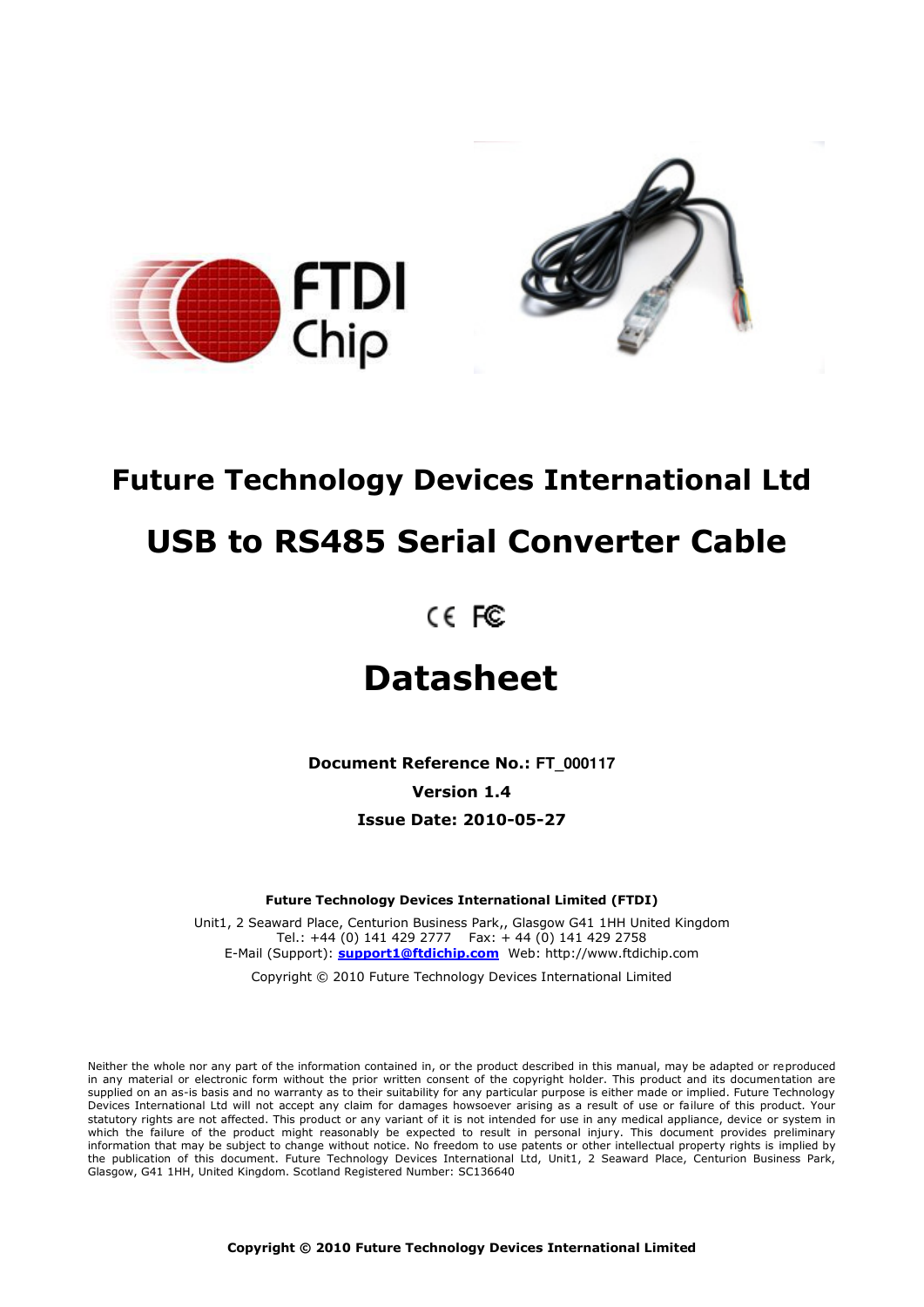

# <span id="page-1-1"></span>**1 Description**

The **USB-RS485** cable is a USB to RS485 levels serial UART converter cable incorporating FTDI"s FT232RQ USB to serial UART interface IC device which handles all the USB signalling and protocols. The cable provides a fast, simple way to connect devices with a RS485 interface to USB.

Each USB-RS485 cable contains a small internal electronic circuit board, utilising the FT232R, which is encapsulated into the USB connector end of the cable. The FT232R datasheet, [DS\\_FT232R,](http://www.ftdichip.com/Documents/DataSheets/DS_FT232R.pdf) is available at [http://www.ftdichip.com.](http://www.ftdichip.com/) The integrated electronics also include the RS485 transceiver plus Tx and Rx LEDs which give a visual indication of traffic on the cable (if transparent USB connector specified).

The other end of the cable is bare, tinned wire ended connections by default, but can be customised using different connectors to support various applications.

The USB-RS485 cable is designed for use at the end of an RS485 network up to approximately 10m. For longer networks or placement of the USB-RS485 cable in the middle of an RS485 network it is recommended that the attached wire is cut to 20cm or less to ensure signal integrity

Cables are FCC, CE, RoHS compliant.

The cable is USB powered and USB 2.0 full speed compatible. Each cable is 1.8m long and supports a data transfer rate up to 3 Mbaud. Each cable supports the FTDIChip-ID™, with a unique USB serial number programmed into the FT232R. This feature can be used to create a security or password protected file transfer access using the cable. Further information and examples on this feature are available at [http://www.ftdichip.com](http://www.ftdichip.com/) under [FTDIChip-ID Projects.](http://www.ftdichip.com/Projects/FTDIChip-ID.htm)

The USB-RS485 cables require USB drivers, available free from **[http://www.ftdichip.com](http://www.ftdichip.com/)**, which are used to make the FT232R in the cable appear as a virtual COM port (VCP). This then allows the user to communicate with the USB interface via a standard PC serial emulation port (for example TTY). Another FTDI USB driver, the D2XX driver, can also be used with application software to directly access the FT232R on the cable though a DLL. This is illustrated in the [Figure 1.1](#page-1-0) 



<span id="page-1-0"></span>Software application access to USB via D2XX **Figure 1.1 Using the USB-RS485 Cable**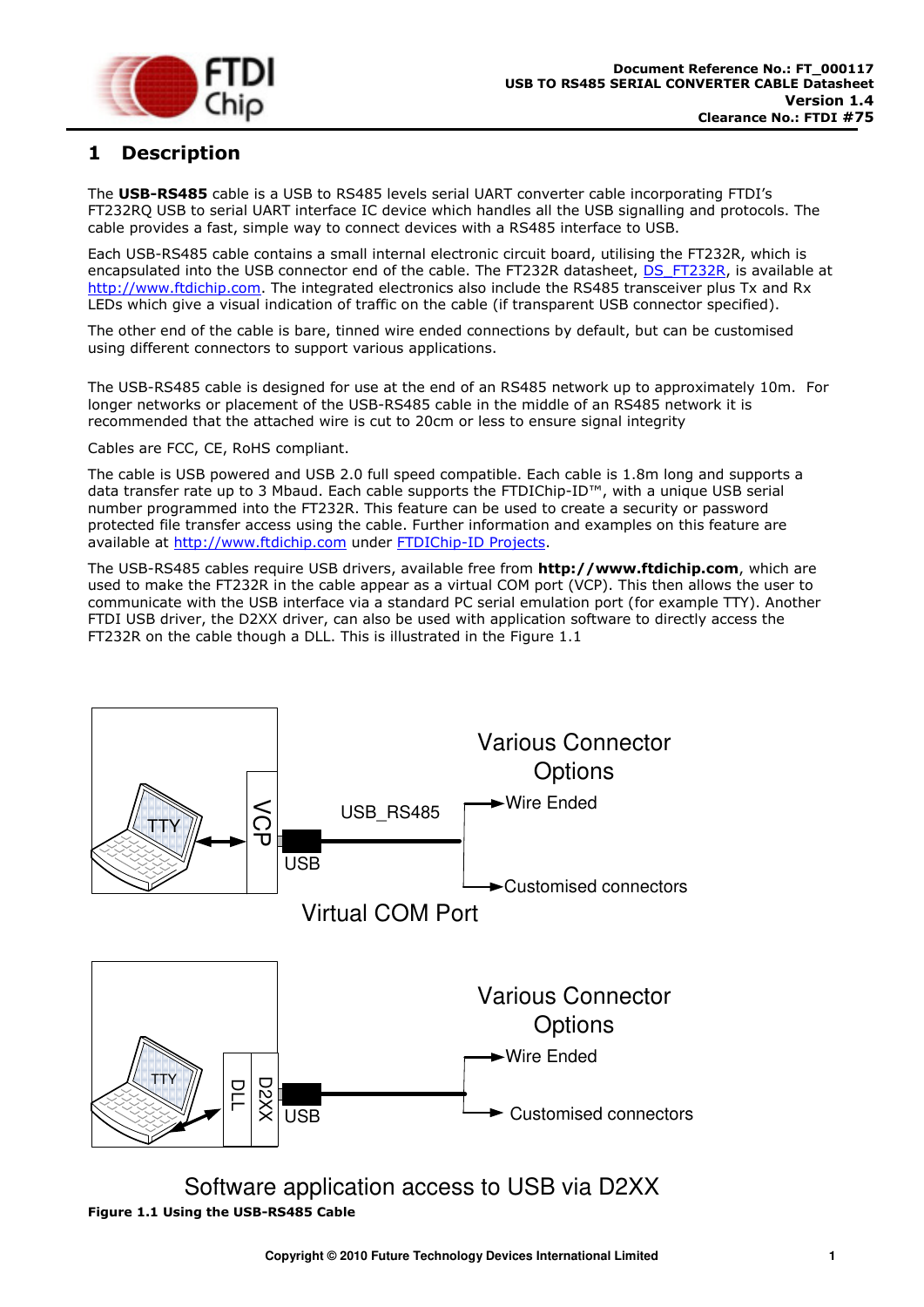![](_page_2_Picture_0.jpeg)

## <span id="page-2-1"></span>**2 Cable Part Numbers**

#### The following

**[Table](#page-2-0) 2.1** gives details of the available USB-RS485 cables.

| Part Number                          | Description                                                                                                                                                                                                                           | End Connector*                   | Cable details                                        |
|--------------------------------------|---------------------------------------------------------------------------------------------------------------------------------------------------------------------------------------------------------------------------------------|----------------------------------|------------------------------------------------------|
| USB-RS485-WE-1800-BT                 | <b>USB to UART cable with RS485</b><br>level UART signals. Black cable,<br><b>Transparent USB connector</b>                                                                                                                           | Wire Ended (no<br>connector)     | 1.8m cable,6 core,<br>UL2464 24 AWG,<br>$diam = 5mm$ |
| $\ast$<br>USB-RS485-CC-LLLL-CU-<br>X | <b>USB to UART cable with RS485</b><br>level UART signals.<br>$C =$ cable colour ( <b>B</b> black or <b>T</b><br>transparent),<br>$U = USB$ connector colour (T<br>transparent or <b>B</b> black)<br>$X =$ voltage (P is 5V, G is 0V) | $CC = Connector$<br>description. | $LLLL = Length of$<br>cable.                         |

#### <span id="page-2-5"></span><span id="page-2-0"></span>**Table 2.1 USB-RS485 Cables Descriptions and Part Numbers**

\* FTDI supports customised end connector designs. For more information, please contact [FTDI Sales Team](mailto:sales1@ftdichip.com)  [\(sales1@ftdichip.com\)](mailto:sales1@ftdichip.com)

## <span id="page-2-2"></span>**2.1 Certifications**

FTDI USB-RS485 cable is fully RoHs compliant as well as CE and FCC certified.

FCC Part 15, Subpart B, Class B. CISPR 22: 1997+A1: 2000, Class B. ICES-003: 2004, Class B. ANSI C63.4-2003.

# CEFC

## <span id="page-2-3"></span>**2.1 USB Compliant**

<span id="page-2-4"></span>The USB-R485 cables are fully compliant with the USB 2.0 specification.

![](_page_2_Picture_14.jpeg)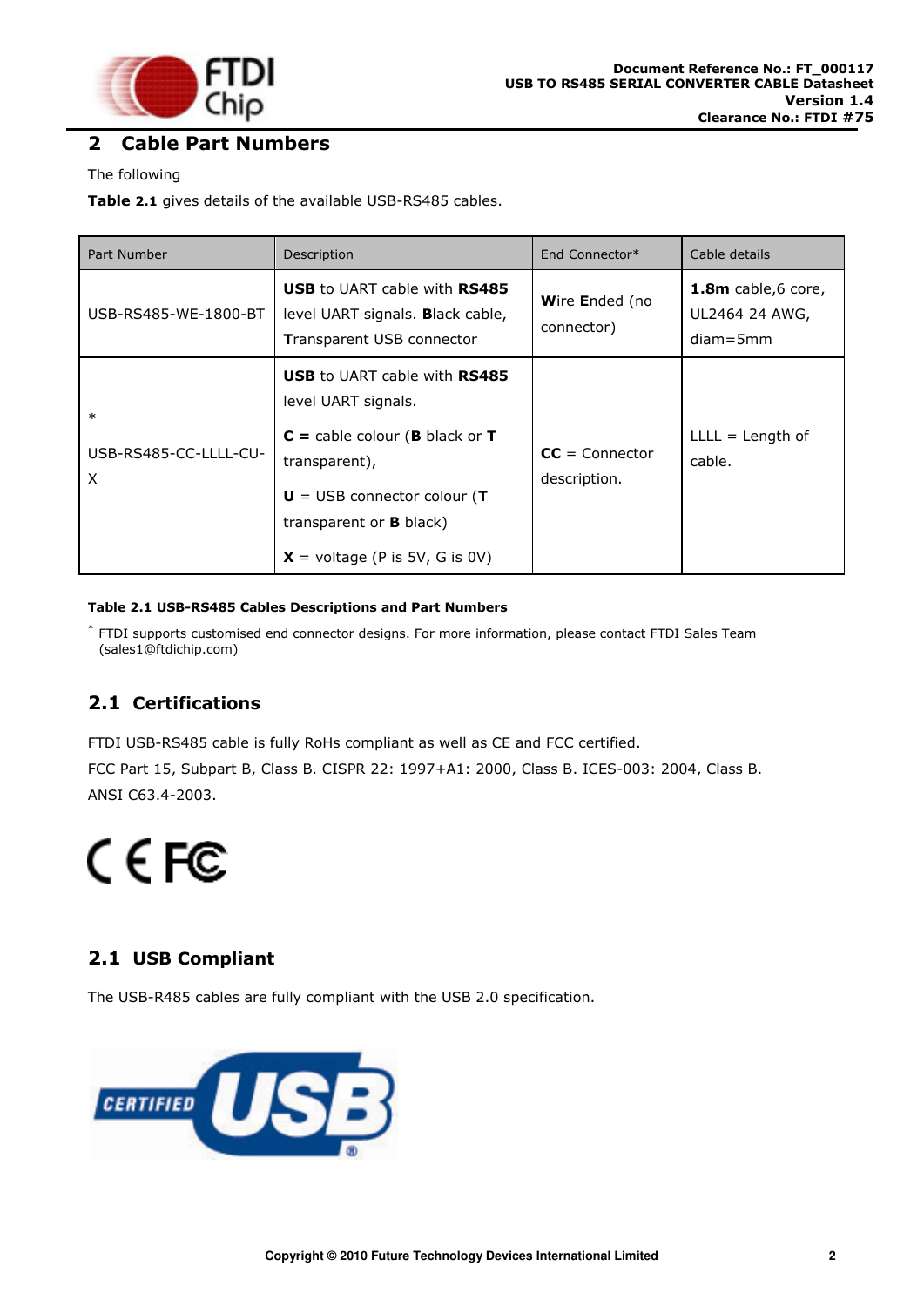![](_page_3_Picture_0.jpeg)

# **Table of Contents**

| 1            |     |                                                                          |  |
|--------------|-----|--------------------------------------------------------------------------|--|
| $\mathbf{2}$ |     |                                                                          |  |
|              | 2.1 |                                                                          |  |
|              | 2.1 |                                                                          |  |
|              |     | The USB-R485 cable is fully compliant with the USB 2.0 specification.  2 |  |
| 3            |     |                                                                          |  |
|              | 3.1 |                                                                          |  |
|              | 3.2 |                                                                          |  |
| 4            |     | Features of FT232R applicable to USB-RS485 Cable  5                      |  |
| 5            |     |                                                                          |  |
|              | 5.1 | USB-RS485-WE Connections and Mechanical Details 6                        |  |
|              | 5.2 |                                                                          |  |
|              | 5.3 |                                                                          |  |
|              | 5.4 |                                                                          |  |
| 6            |     |                                                                          |  |
| 7            |     |                                                                          |  |
| 8            |     |                                                                          |  |
|              |     |                                                                          |  |
|              |     |                                                                          |  |
|              |     |                                                                          |  |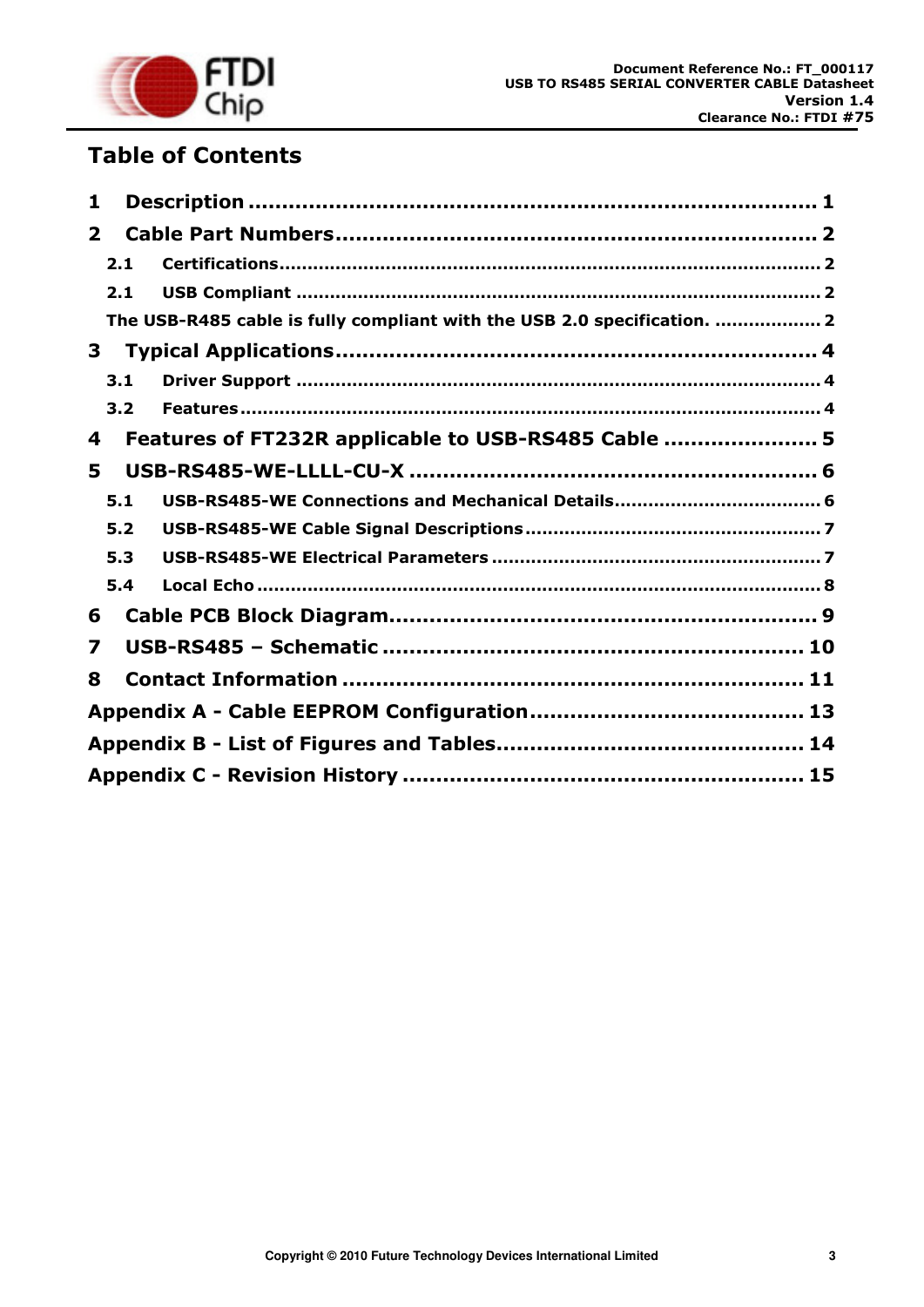![](_page_4_Picture_0.jpeg)

## <span id="page-4-0"></span>**3 Typical Applications**

- USB to serial RS485 level converter.
- Upgrading legacy peripherals to USB.  $\bullet$
- Interface Microcontroller UART or I/O to USB.
- Interface FPGA or PLD to USB.

#### <span id="page-4-1"></span>**3.1 Driver Support**

## **Royalty free VIRTUAL COM PORT (VCP) DRIVERS for...**

- Windows 7 64-bit
- Windows XP and XP 64-bit
- Windows Vista and Vista 64-bit  $\bullet$
- Windows XP Embedded
- Windows 98, 98SE, ME, 2000, Server 2003, ٠ and Server 2008
- Windows CE 4.2, 5.0 and 6.0
- Mac OS 8/9, OS-X  $\bullet$
- Linux 2.4 and greater
- USB Instrumentation PC interface.
- USB industrial control.
- USB password protected file transfers.
- **Royalty free D2XX** *Direct* **Drivers (USB Drivers + DLL S/W Interface)**
- Windows 7 64-bit
- Windows XP and XP 64-bit
- Windows Vista and Vista 64-bit  $\Delta$
- Windows XP Embedded
- Windows 98, 98SE, ME, 2000, Server 2003, and Server 2008
- Windows CE 4.2, 5.0 and 6.0
- Linux 2.4 and greater
- Mac OS-X

The drivers listed above are all available to download for free from **[www.ftdichip.com](http://www.ftdichip.com/)**. Various 3rd Party Drivers are also available for other operating systems - see **[www.ftdichip.com](http://www.ftdichip.com/)** for details.

## <span id="page-4-2"></span>**3.2 Features**

- USB-RS485 converter cable provides a USB to RS485 serial interface with customised end connectors.
- Entire USB protocol handled by the electronics in the cable.
- EIA/TIA-485 communication interface with low power requirements.
- UART interface support for 7 or 8 data bits, 1 or 2 stop bits and odd / even / mark / space / no parity.
- Internal EEPROM with user writeable area.
- FTDI's royalty-free VCP allow for communication as a standard emulated COM port and D2XX 'direct' drivers provide DLL application programming interface.
- Visual indication of Tx and Rx traffic via LEDs in the transparent USB connector.
- X-On / X-Off software handshaking.
- Data transfer rates from 300 baud to 3 Mbaud.  $\hat{\mathbf{r}}$
- Support for FT232R FTDIChip-ID™ feature for  $\bullet$ improved security.
- Low USB bandwidth consumption.  $\bullet$
- UHCI / OHCI / EHCI host controller compatible.
- USB 2.0 Full Speed compatible.  $\hat{\mathbf{r}}$
- -40°C to +85°C operating temperature range.
- Cable length is 1.80m (6 feet).  $\bullet$
- ESD Protection for RS-485 I/O's ±15kV Human Body Model (HBM) ±15kV EN61000-4-2 Air Gap Discharge ±8kV EN61000-4-2 Contact Discharge
- FCC and CE compliant.
- Custom versions available on request (subject to MOQ).
- RoHS Compliant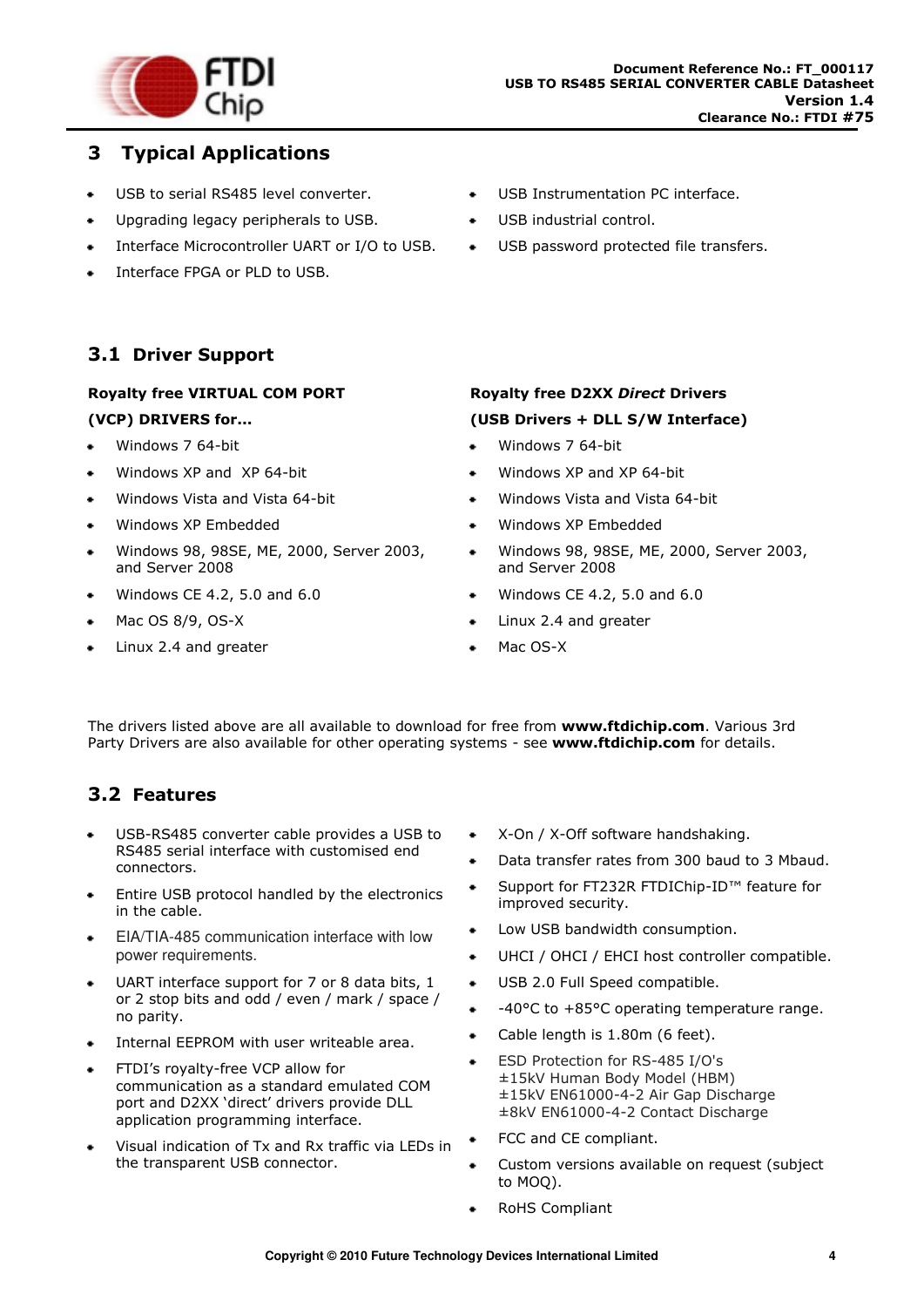![](_page_5_Picture_0.jpeg)

# <span id="page-5-0"></span>**4 Features of FT232R applicable to USB-RS485 Cable**

The USB-RS485 cable uses FTDI"s FT232RQ USB to serial UART IC device. This section summarises the key features of the FT232RQ which apply to the USB-RS485 USB to serial RS485 converter cables. For further details, and a full features and enhancements description consult the FT232R datasheet. This is available from [www.ftdichip.com.](file:///C:/Documents%20and%20Settings/maryam.mohammed/My%20Documents/SharePoint%20Drafts/www.ftdichip.com)

**Internal EEPROM.** The internal EEPROM in each cable is used to store USB Vendor ID (VID), Product ID (PID), device serial number, product description string and various other USB configuration descriptors. Each cable is supplied with the internal EEPROM pre-programmed as described in **Appendix A –Cable EEPROM Configuration**. The internal EEPROM descriptors can be programmed in circuit, over USB without any additional voltage requirement. It can be programmed using the FTDI utility software called MPROG, which can be downloaded from [FTDI Utilities](http://ftdichip.com/Resources/Utilities.htm) on the [FTDI website \(www.ftdichip.com\)](http://www.ftdichip.com/). Additionally, there is a user area of the internal EEPROM available to system designers to allow storing of data (note that this is not modified by MPROG).

**Lower Operating and Suspend Current.** The FT232R has a low 15mA operating supply current and a very low USB suspend current of approximately 70μA. (Note that during suspend mode, the current drawn by any customised cable application which uses the USB supply, should not exceed 2.5mA to remain USB compliant)

**Low USB Bandwidth Consumption.** The USB interface of the FT232R, and therefore the USB-RS485 cables has been designed to use as little as possible of the total USB bandwidth available from the USB host controller.

**FTDIChip-ID™.** The FT232R includes the new FTDIChip-ID™ security dongle feature. This FTDIChip-ID™ feature allows a unique number to be burnt into each cable during manufacture. This number cannot be reprogrammed. This number is only readable over USB can be used to form the basis of a security dongle which can be used to protect any customer application software being copied. This allows the possibility of using the USB-RS485 cables as a dongle for software licensing. Further to this, a renewable license scheme can be implemented based on the FTDIChip-ID™ number when encrypted with other information. This encrypted number can be stored in the user area of the FT232R internal EEPROM, and can be decrypted, then compared with the protected FTDIChip-ID™ to verify that a license is valid. Web based applications can be used to maintain product licensing this way. An application note, [AN232R-02,](http://ftdichip.com/Documents/AppNotes/AN232R-02_FT232RChipID.pdf) available from [FTDI website \(www.ftdichip.com\)](http://www.ftdichip.com/) describes this feature.

**Improved EMI Performance.** The USB-RS485 cables are FCC and CE certified.

**Extended Operating Temperature Range -** The USB-RS485 cables are capable of operating over an extended temperature range of -40º to +85º C thus allowing them to be used in automotive or industrial applications.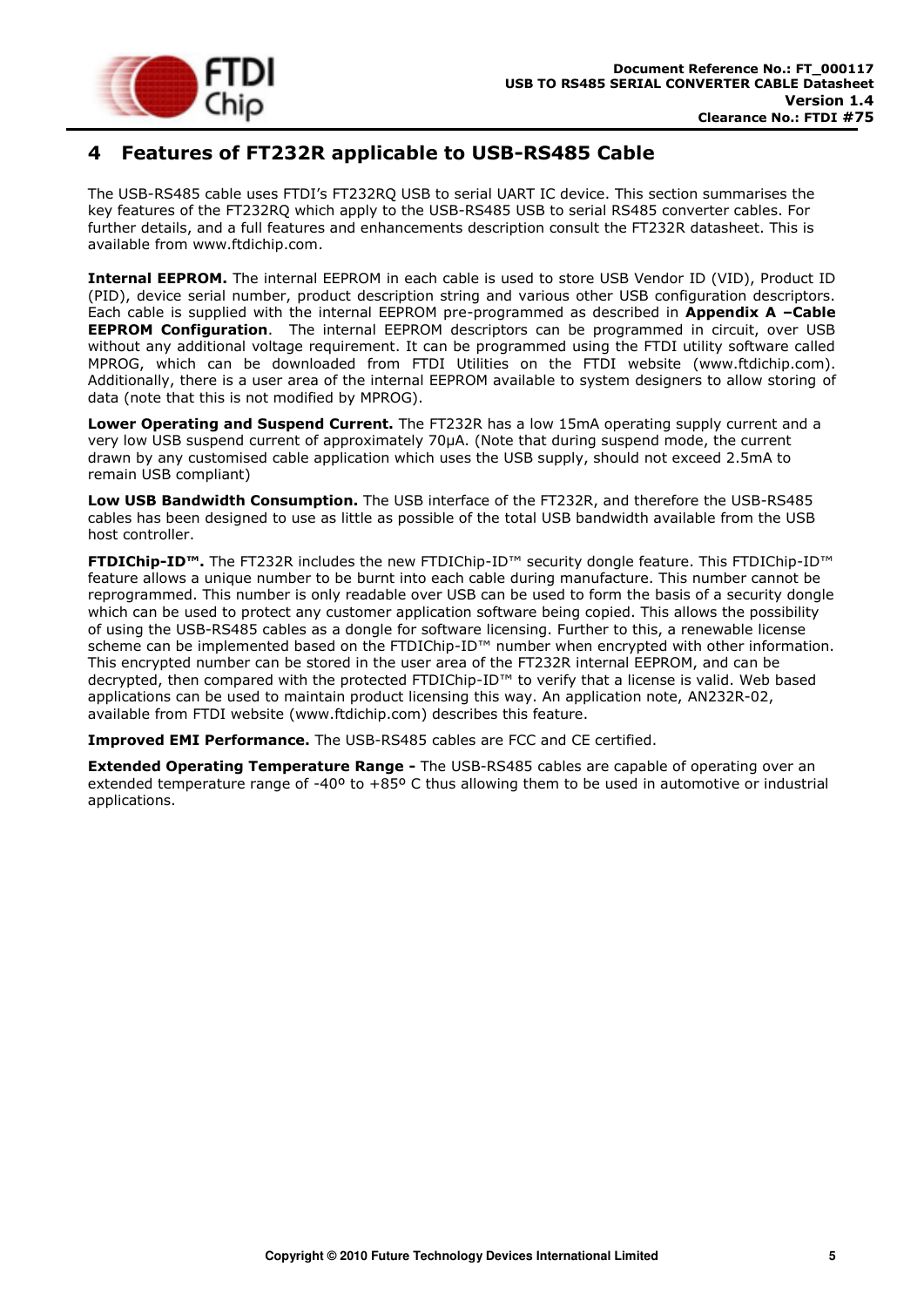![](_page_6_Picture_0.jpeg)

## <span id="page-6-0"></span>**5 USB-RS485-WE-LLLL-CU-X**

The USB-RS485-WE cable is un-terminated; it has bare and tinned wires.

The LLLL specifies the length of the cable in cm. The CU specifies the colour of the cable and the colour of the USB connector. The cable can be either Black or transparent. The USB connector comes default as transparent because of LED implemented inside the plug but can be sold in black colour as well. For simplicity, the LLLL and CU have been dropped from the following descriptions.

The cable outputs 5V power on the wire by default. This can be modified to output 0V power. The letter X in the part number indicates the output power selection.

#### <span id="page-6-1"></span>**5.1 USB-RS485-WE Connections and Mechanical Details**

The following **[Figure 5.1](#page-6-2)** shows the cable signals and the wire colours for the signals on the USB-RS485- WE cable.

![](_page_6_Figure_8.jpeg)

<span id="page-6-2"></span>![](_page_6_Figure_9.jpeg)

![](_page_6_Figure_10.jpeg)

#### <span id="page-6-3"></span>**Figure 5.2 USB-RS485-WE Mechanical Details (dimensions in mm)**

![](_page_6_Figure_12.jpeg)

<span id="page-6-4"></span>**Figure 5.3 USB-RS485-WE Cable images**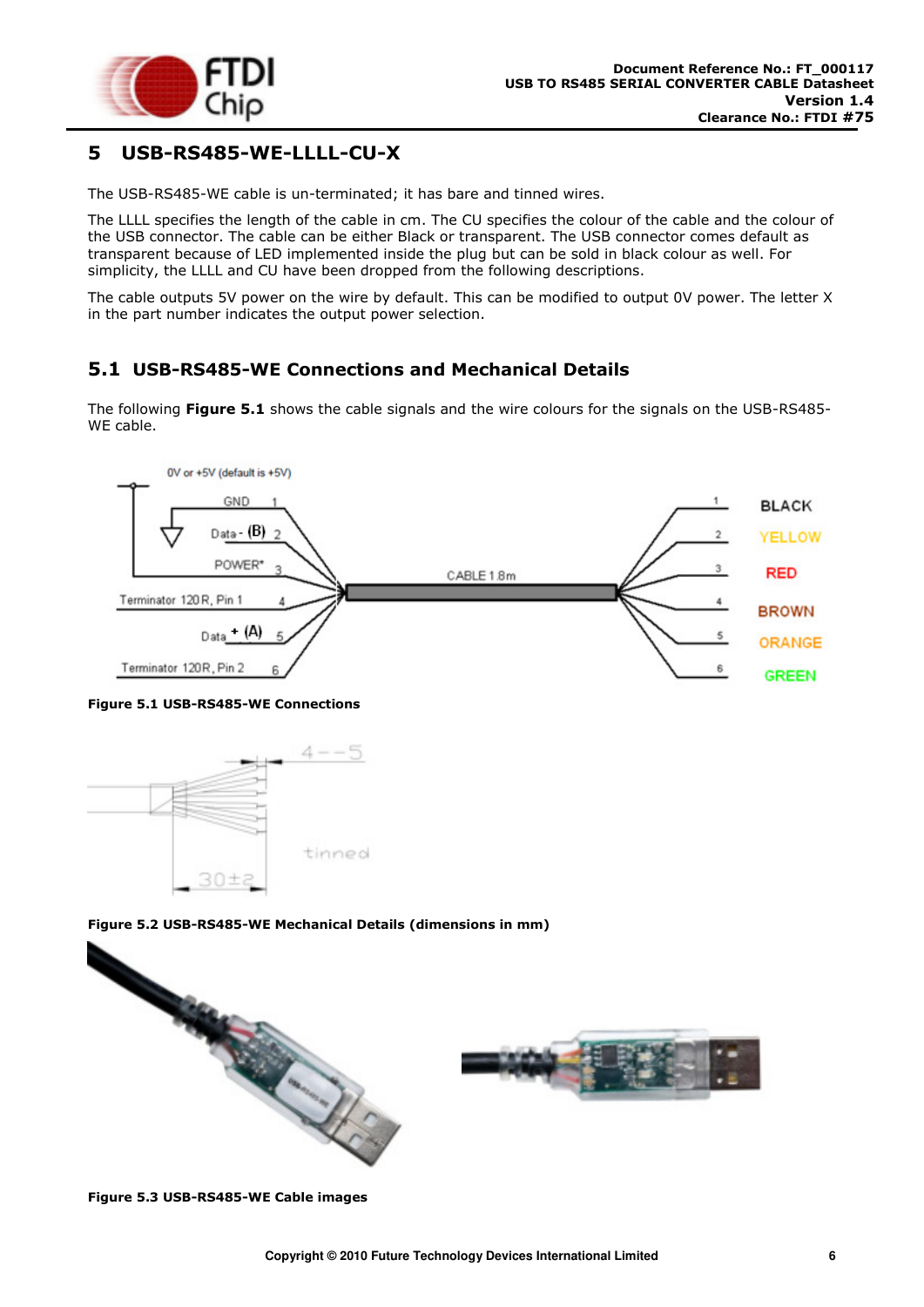![](_page_7_Picture_0.jpeg)

## <span id="page-7-0"></span>**5.2 USB-RS485-WE Cable Signal Descriptions**

| Colour       | Name         | <b>Type</b>         | Description                                                                                                                                                                                                                                 |
|--------------|--------------|---------------------|---------------------------------------------------------------------------------------------------------------------------------------------------------------------------------------------------------------------------------------------|
| <b>Black</b> | <b>GND</b>   | <b>GND</b>          | Device ground supply pin.                                                                                                                                                                                                                   |
| <b>Brown</b> | Terminator 1 | Input               | Pin 1 of 120R Terminating Resistor. Only Required if<br>the USB-RS485-WE cable is the first or last device<br>in a multi-drop RS485 System, to meet RS485<br>Termination Requirements.                                                      |
| Red          | <b>POWER</b> | Output              | Default output is $+5V$ when active, OV during<br>suspend.<br>Power output can be customized to 0V, if required,<br>contact FTDI Sales Team (sales1@ftdichip.com).<br>Switchable power to external device, 250mA max.<br>OFF during suspend |
| Orange       | $Data+(A)$   | <b>Bi-Direction</b> | Data + (A) Signal                                                                                                                                                                                                                           |
| Yellow       | $Data-(B)$   | <b>Bi-Direction</b> | Data - (B) Signal                                                                                                                                                                                                                           |
| Green        | Terminator 2 | Input               | Pin 2 of 120R Terminating Resistor. Only Required if<br>the USB-RS485-WE cable is the first or last device<br>in a multi-drop RS485 System, to meet RS485<br>Termination Requirements.                                                      |

<span id="page-7-2"></span>**Table 5.1 USB-RS485-WE Cable Signal Descriptions** 

#### <span id="page-7-1"></span>**5.3 USB-RS485-WE Electrical Parameters**

| Parameter   | Description                           | Minimum | Typical | Maximum | Units        | Conditions                                                                                                                                                 |
|-------------|---------------------------------------|---------|---------|---------|--------------|------------------------------------------------------------------------------------------------------------------------------------------------------------|
| VCC 5V      | Output Power Voltage*                 | 4.25    | $5.0*$  | 5.25    | $\vee$       | This only applies when<br>cable has been configured to<br>output 5V. The range is<br>dependent on the USB port<br>that the USB-RS485-WE is<br>connected to |
| $I_{\rm O}$ | Output Power Current***               |         |         | 250     | mA           | Must be less that 2.5mA<br>during suspend.                                                                                                                 |
|             | <b>Operating Temperature</b><br>Range | -40     |         | $+85$   | $^{\circ}$ C |                                                                                                                                                            |

<span id="page-7-3"></span>**Table 5.2 USB-RS485-WE I/O Operating Parameters** 

\*Default is 5V.

\*\*\*Only applies when POWER output is 5V.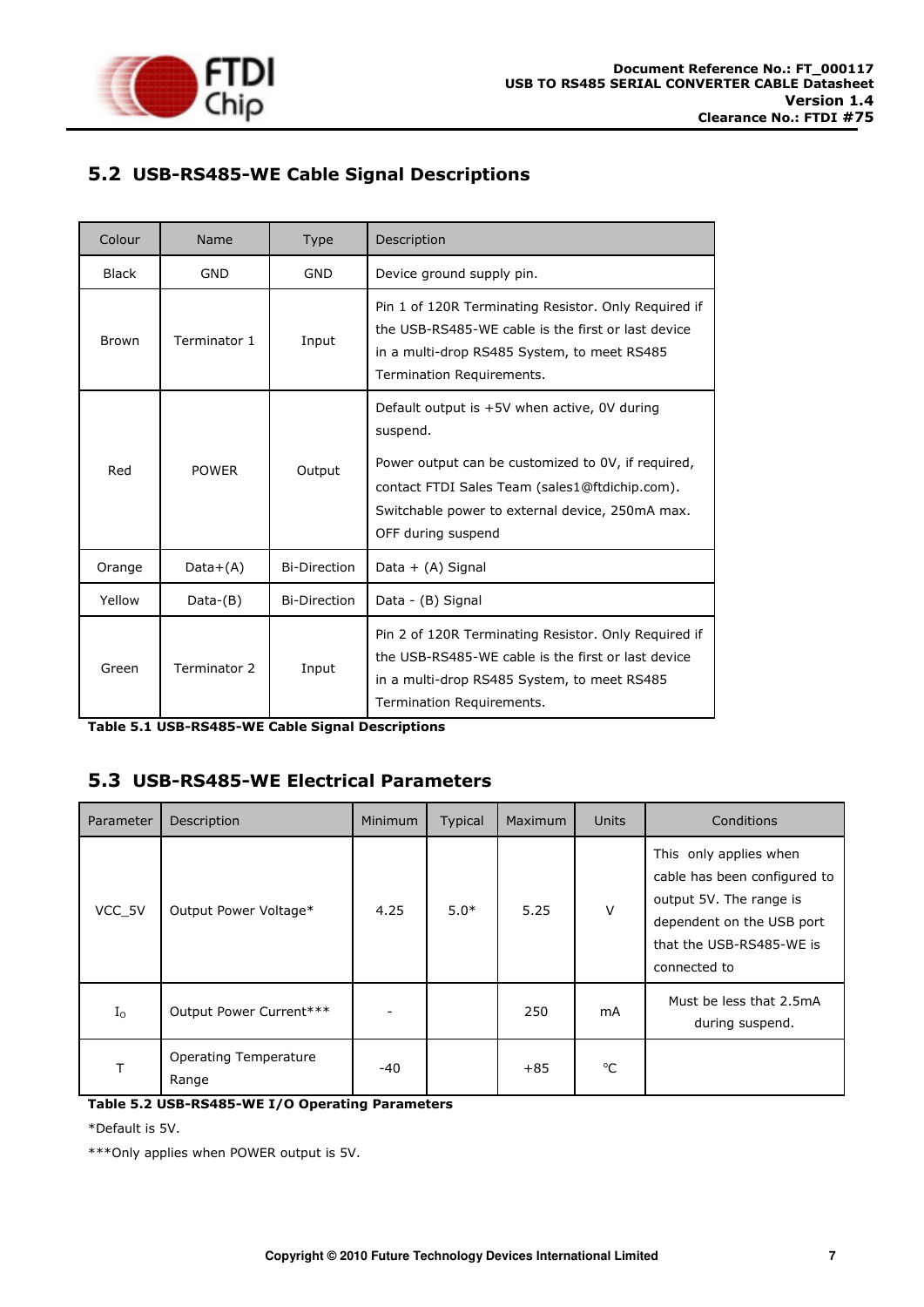![](_page_8_Picture_0.jpeg)

| Parameter                 | Description                                   | Minimum | <b>Typical</b> | Maximum | <b>Units</b> | Conditions                           |  |
|---------------------------|-----------------------------------------------|---------|----------------|---------|--------------|--------------------------------------|--|
|                           | <b>Receiver Input</b>                         |         |                |         |              |                                      |  |
| <b>VCM</b>                | Common-mode input<br>voltage range            | $-7$    |                | $+12$   | $\vee$       |                                      |  |
|                           |                                               |         |                | 1.0     |              | $VIN = +12V$                         |  |
| ΙN<br>Input Current       |                                               |         |                | $-0.8$  | mA           | $VIN = -7V$                          |  |
| <b>VTH</b>                | <b>DIfferential Threshold</b><br>Voltage, VTH | $-0.2$  |                | $+0.2$  | $\vee$       |                                      |  |
| <b>VIHYST</b>             | Input Hysteresis                              |         | 20             |         | mV           |                                      |  |
| <b>RIN</b>                | Input Resistance, RIN                         | 12      | 15             |         | kΩ           |                                      |  |
| <b>Transmitter Output</b> |                                               |         |                |         |              |                                      |  |
| <b>VOD</b>                | DIfferential Output Voltage,<br>dVOD          | 1.5     |                | 5       | $\vee$       | With RL = $54\Omega$ . CL = $50pF$ * |  |

#### <span id="page-8-1"></span>**Table 5.3 USB-RS485-WE I/O Pin Characteristics**

\* - The 54 ohms is the equivalent of two 120 ohm termination resistors placed on each side of the transmission line and the input impedance of 32 receivers on the line.

| Description                 | Conditions                   | <b>Minimum</b> | Typical  | Maximum |
|-----------------------------|------------------------------|----------------|----------|---------|
| ESD HBM                     | RS-485 Inputs and<br>Outputs |                | $±15$ kV |         |
| EN61000-4-2ContactDischarge | RS-485 Inputs and<br>Outputs |                | $±8$ kV  |         |
| EN61000-4-2AirGapDischarge  | RS-485 Inputs and<br>Outputs |                | $±15$ kV |         |

<span id="page-8-2"></span>**Table 5.4 USB-RS485-WE ESD Tolerance** 

## <span id="page-8-0"></span>**5.4 Local Echo**

RS485 systems often have local echo enabled. This means any data transmitted by a device is echoed back to itself.

The USB-RS485-WE cable allows for local echo to be enabled/disabled by changing a bit in the FT232R EEPROM. If CBUS4 in the EEPROM is set for "PWRON#" local echo is enabled. If CBUS4 in the EEPROM is set for "TXDEN" local echo is disabled.

Users can set this with MPROG from [www.ftdichip.com](http://www.ftdichip.com/)

The default for the local echo is disabled (CBUS4 set for "TXDEN).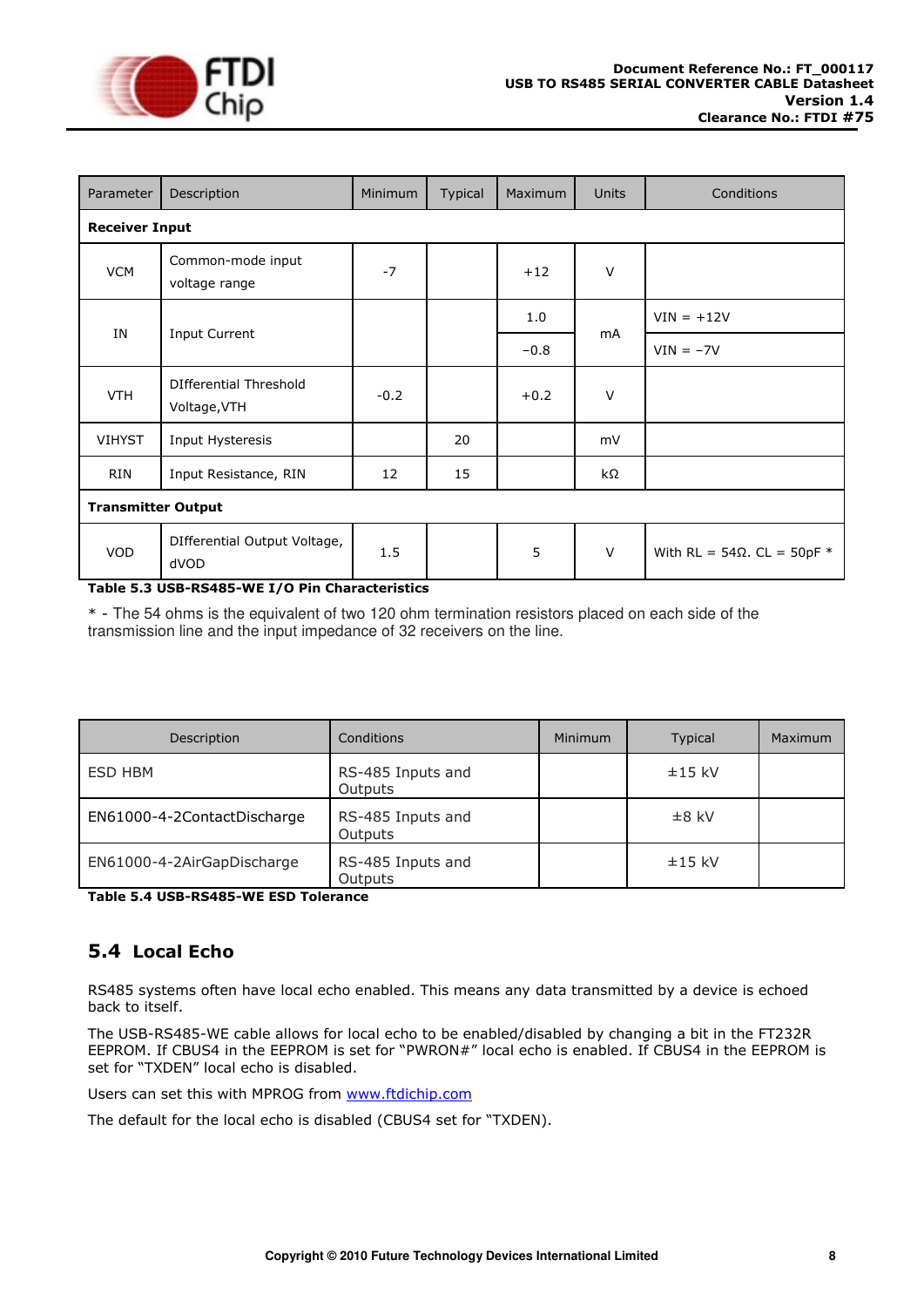![](_page_9_Picture_0.jpeg)

## <span id="page-9-0"></span>**6 Cable PCB Block Diagram**

The block diagram for the small internal electronic circuit board, utilising the FTDI FT232R, which is encapsulated into the USB connector end of the cable, is shown in [Figure 6.1.](#page-9-1)

Customised versions of the cable are also available. Users interested in customised versions of these cables should contact [FTDI sales \(sales1@ftdichip.com\).](mailto:sales1@ftdichip.com)

![](_page_9_Figure_5.jpeg)

**Wire Ended** 

<span id="page-9-1"></span>**Figure 6.1 Block diagram of PCB Used in the USB to RS485 Serial Converter Cable**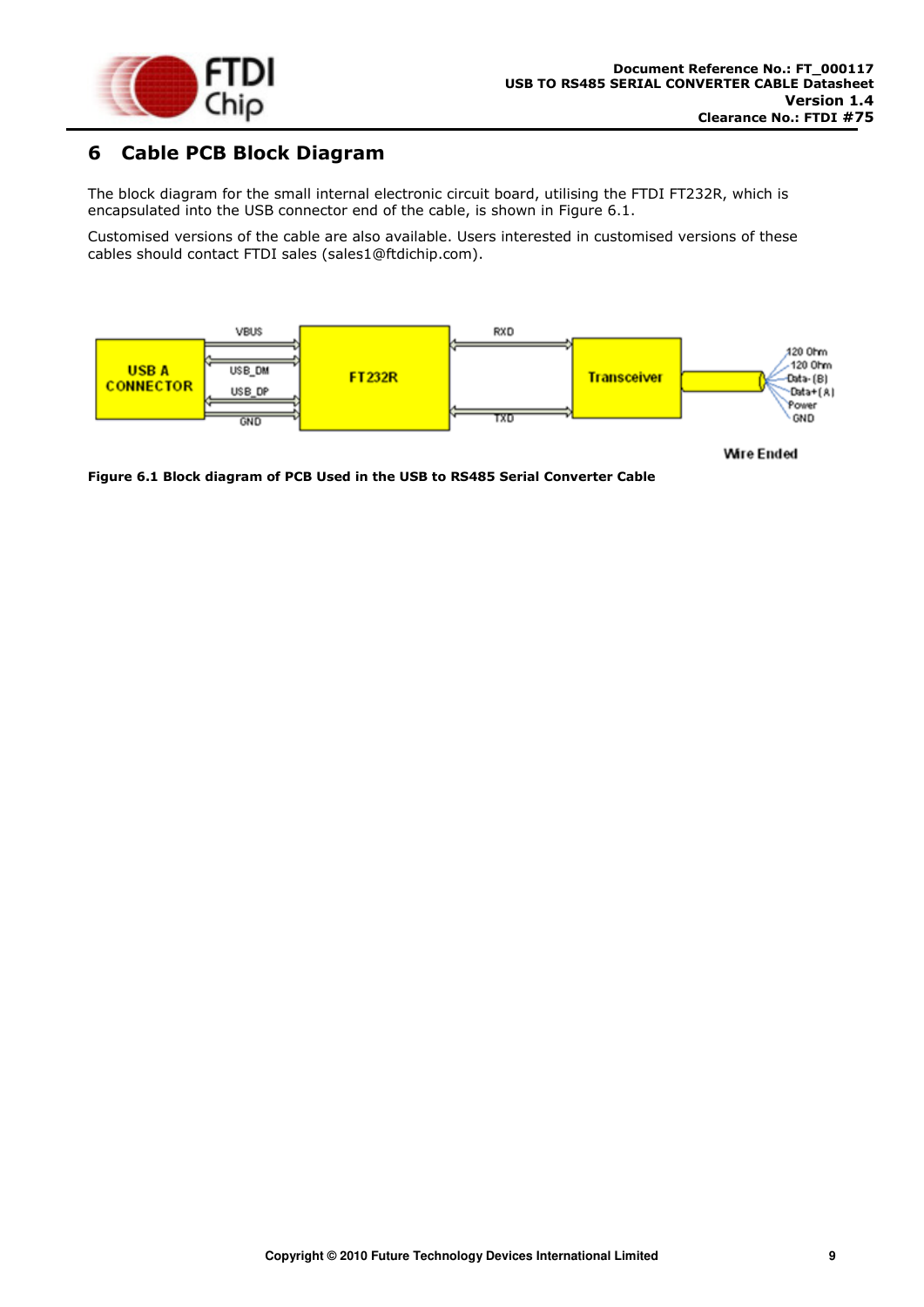![](_page_10_Picture_0.jpeg)

# <span id="page-10-0"></span>**7 USB-RS485 – Schematic**

Schematic for converter cable, USB-RS485 is shown below in figure 7.1

![](_page_10_Figure_4.jpeg)

<span id="page-10-1"></span>**Figure 7.1 Schematic of USB-RS485 Converter Cable**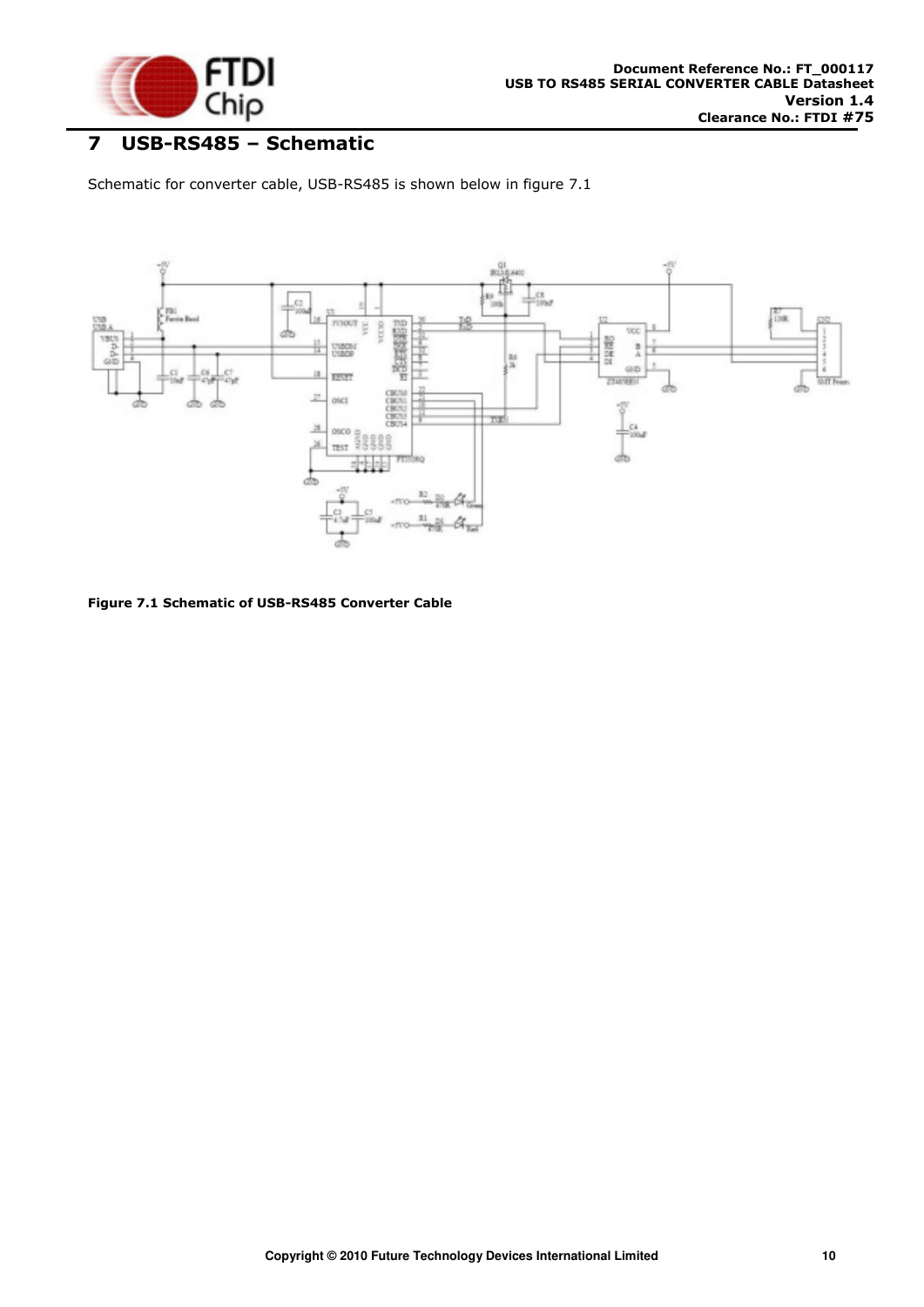![](_page_11_Picture_0.jpeg)

## <span id="page-11-0"></span>**8 Contact Information**

#### **Head Office – Glasgow, UK**

Future Technology Devices International Limited Unit 1, 2 Seaward Place, Centurion Business Park Glasgow G41 1HH United Kingdom Tel: +44 (0) 141 429 2777 Fax: +44 (0) 141 429 2758

E-mail (Sales) [sales1@ftdichip.com](mailto:sales1@ftdichip.com)<br>E-mail (Support) support1@ftdichip.com [support1@ftdichip.com](mailto:support1@ftdichip.com)<br>admin1@ftdichip.com  $E$ -mail (General Enquiries) Web Site URL [http://www.ftdichip.com](http://www.ftdichip.com/)<br>Web Shop URL http://www.ftdichip.com [http://www.ftdichip.com](http://www.ftdichip.com/)

#### **Branch Office – Taipei, Taiwan**

Future Technology Devices International Limited (Taiwan) 2F, No. 516, Sec. 1, NeiHu Road Taipei 114 Taiwan , R.O.C. Tel: +886 (0) 2 8791 3570 Fax: +886 (0) 2 8791 3576

E-mail (Sales) [tw.sales1@ftdichip.com](mailto:tw.sales1@ftdichip.com)<br>
E-mail (Support) tw.support1@ftdichip.com [tw.support1@ftdichip.com](mailto:tw.support1@ftdichip.com) E-mail (General Enquiries) [tw.admin1@ftdichip.com](mailto:tw.admin1@ftdichip.com)<br>Web Site URL http://www.ftdichip.com [http://www.ftdichip.com](http://www.ftdichip.com/)

#### **Branch Office – Hillsboro, Oregon, USA**

Future Technology Devices International Limited (USA) 7235 NW Evergreen Parkway, Suite 600 Hillsboro, OR 97123-5803 USA Tel: +1 (503) 547 0988 Fax: +1 (503) 547 0987

E-Mail (Sales) [us.sales@ftdichip.com](mailto:us.sales@ftdichip.com)<br>E-Mail (Support) us.support@ftdichip.co [us.support@ftdichip.com](mailto:us.support@ftdichip.com) E-Mail (General Enquiries) [us.admin@ftdichip.com](mailto:us.admin@ftdichip.com)<br>Web Site URL http://www.ftdichip.con [http://www.ftdichip.com](http://www.ftdichip.com/)

#### **Branch Office – Shanghai, China**

Future Technology Devices International Limited (China) Room 408, 317 Xianxia Road, Shanghai, 200051 China Tel: +86 21 62351596 Fax: +86 21 62351595

E-mail (Sales) [cn.sales@ftdichip.com](mailto:cn.sales@ftdichip.com) E-mail (Support) [cn.support@ftdichip.com](mailto:cn.support@ftdichip.com)<br>E-mail (General Enquiries) cn.admin@ftdichip.com E-mail (General Enquiries)<br>Web.Site.URI

[http://www.ftdichip.com](http://www.ftdichip.com/)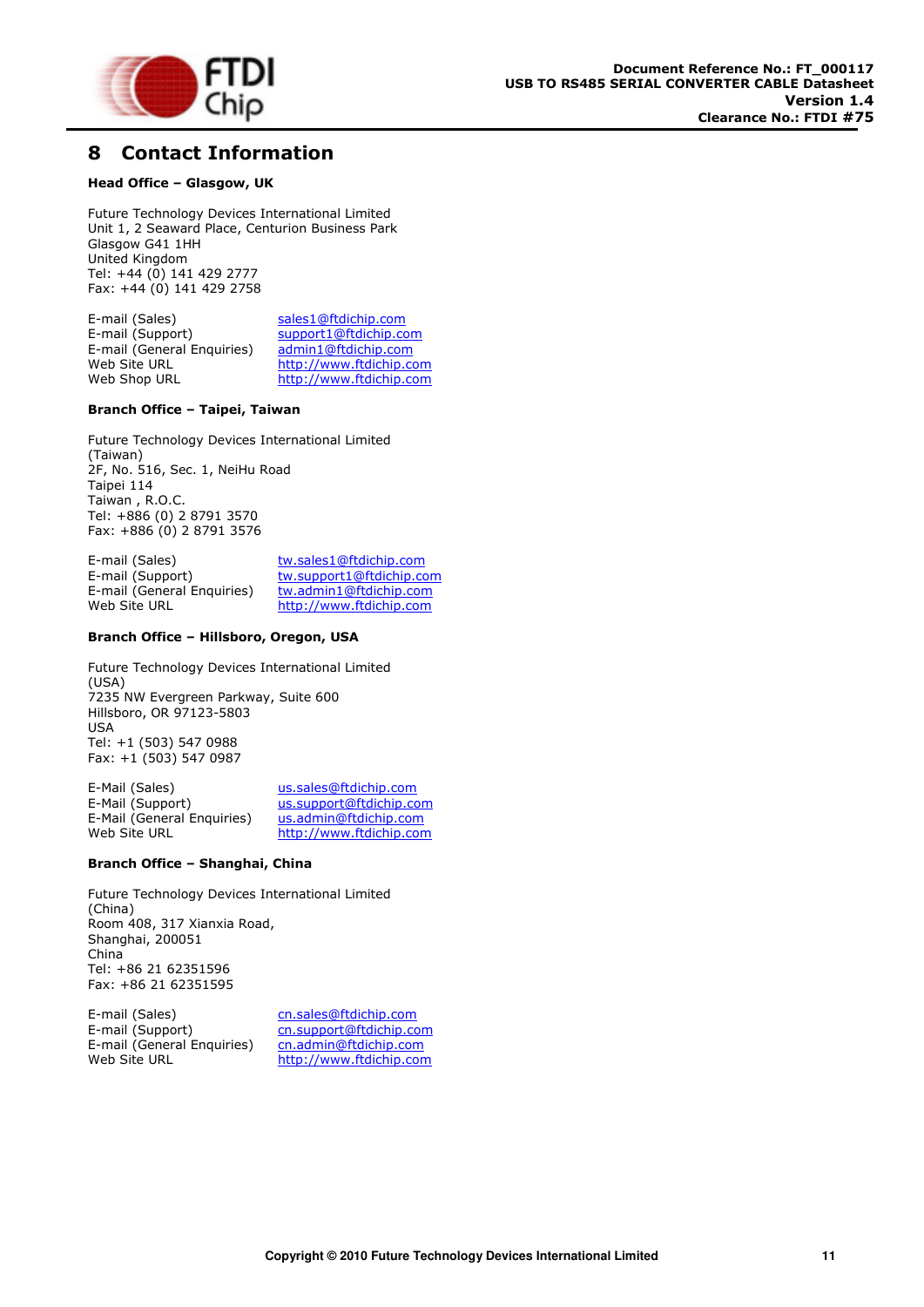![](_page_12_Picture_0.jpeg)

#### **Distributor and Sales Representatives**

Please visit the Sales Network page of the FTDI Web site for the contact details of our distributor(s) and sales representative(s) in your country.

Vinculum is part of Future Technology Devices International Ltd. Neither the whole nor any part of the information contained in, or the product described in this manual, may be adapted or reproduced in any material or electronic form without the prior written consent of the copyright holder. This product and its documentation are supplied on an as-is basis and no warranty as to their suitability for any particular purpose is either made or implied. Future Technology Devices International Ltd will not accept any claim for damages howsoever arising as a result of use or failure of this product. Your statutory rights are not affected. This product or any variant of it is not intended for use in any medical appliance, device or system in which the failure of the product might reasonably be expected to result in personal injury. This document provides preliminary information that may be subject to change without notice. No freedom to use patents or other intellectual property rights is implied by the publication of this document. Future Technology Devices International Ltd, Unit 1, 2 Seaward Place, Centurion Business Park, Glasgow G41 1HH United Kingdom. Scotland Registered Number: SC136640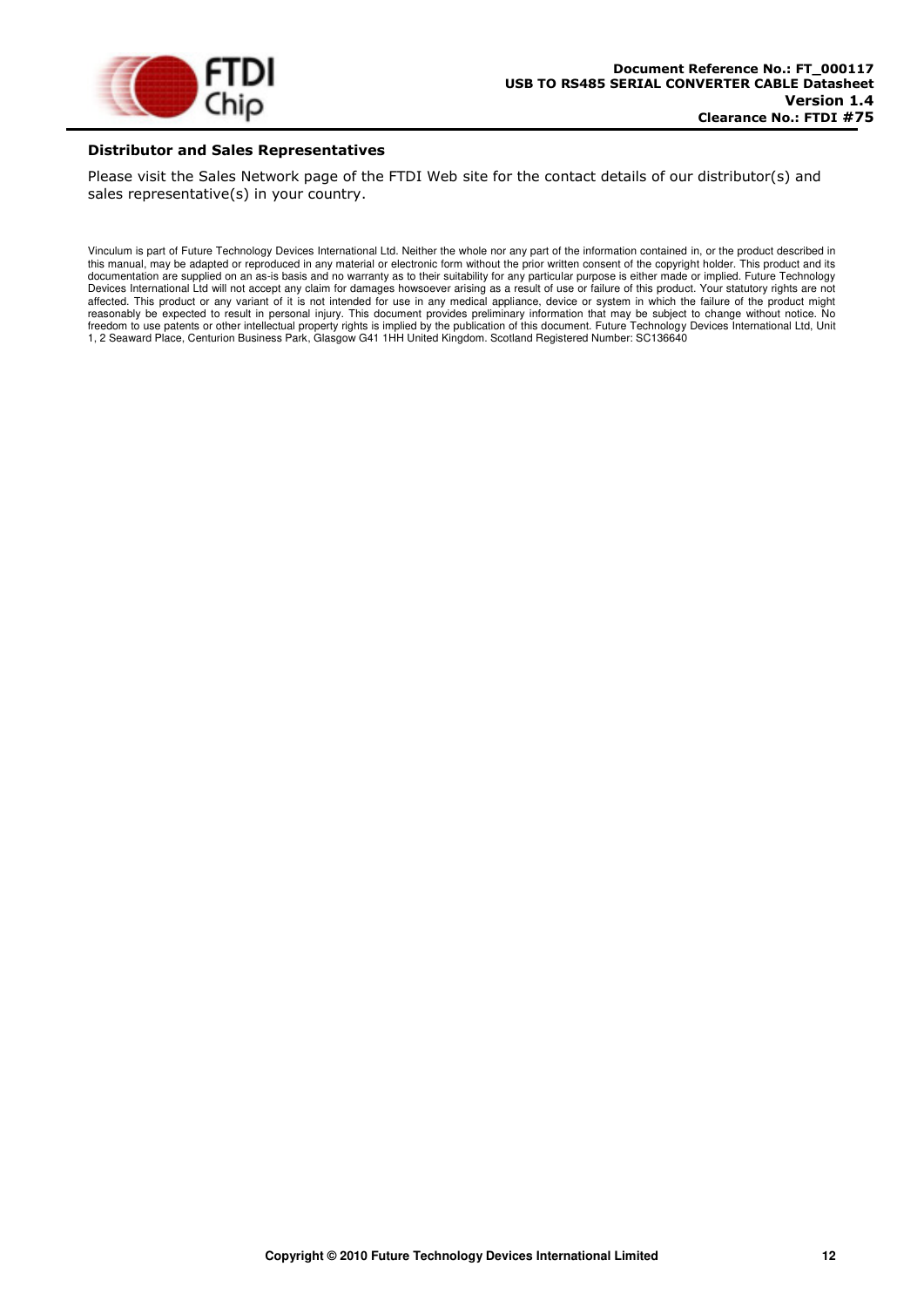![](_page_13_Picture_0.jpeg)

# <span id="page-13-0"></span>**Appendix A - Cable EEPROM Configuration**

Each USB-RS485 cable is controlled by the FTDI FT232R IC. This FT232R device contains an EEPROM which contains the USB configuration descriptors for that device. When the cable is plugged into a PC or a USB reset is performed, the PC will read these descriptors. The default values stored into the internal EEPROM are defined in [Table 0.1](#page-13-1) 

| Parameter                            | Value              | <b>Notes</b>                                                                                                                                                        |
|--------------------------------------|--------------------|---------------------------------------------------------------------------------------------------------------------------------------------------------------------|
| USB Vendor ID (VID)                  | 0403h              | FTDI default VID (hex)                                                                                                                                              |
| USB Product UD (PID)                 | 6001h              | FTDI default PID (hex)                                                                                                                                              |
| Serial Number Enabled?               | Yes                |                                                                                                                                                                     |
| Serial Number                        | See Note           | A unique serial number is generated and programmed into<br>the EEPROM during device final test.                                                                     |
| Pull down I/O Pins in USB<br>Suspend | <b>Disabled</b>    | Enabling this option will make the device pull down on the<br>UART interface lines when the power is shut off (PWREN#<br>is high).                                  |
| Manufacturer Name                    | <b>FTDI</b>        |                                                                                                                                                                     |
| Product Description                  | See note           | USB-RS485-WE                                                                                                                                                        |
| Max Bus Power Current                | 250mA              |                                                                                                                                                                     |
| Power Source                         | <b>Bus Powered</b> |                                                                                                                                                                     |
| Device Type                          | <b>FT232R</b>      |                                                                                                                                                                     |
| <b>USB Version</b>                   | 0200               | Returns USB 2.0 device description to the host.<br>Note: The device is a USB 2.0 Full Speed device (12Mb/s)<br>as opposed to a USB 2.0 High Speed device (480Mb/s). |
| Remote Wake Up                       | <b>Disabled</b>    |                                                                                                                                                                     |
| High Current I/Os                    | Enabled            | Enables the high drive level on the UART and CBUS I/O<br>pins.                                                                                                      |
| Load VCP Driver                      | Enabled            | Makes the device load the VCP driver interface for the<br>device.                                                                                                   |
| Invert TXD                           | Disabled           | Signal on this pin becomes TXD# if enable.                                                                                                                          |
| Invert RXD                           | <b>Disabled</b>    | Signal on this pin becomes RXD# if enable.                                                                                                                          |
| Invert RTS#                          | <b>Disabled</b>    | Signal on this pin becomes RTS if enable.                                                                                                                           |
| Invert CTS#                          | Disabled           | Signal on this pin becomes CTS if enable.                                                                                                                           |

#### <span id="page-13-1"></span>**Table 0.1 Default Internal EEPROM Configuration**

The internal EEPROM in the cable can be re-programmed over USB using the utility program MPROG. MPROG can be downloaded from the [www.ftdichip.com.](file:///C:/Documents%20and%20Settings/maryam.mohammed/My%20Documents/SharePoint%20Drafts/www.ftdichip.com) Version 2.8a or later is required for the FT232R chip. Users who do not have their own USB Vendor ID but who would like to use a unique Product ID in their design can apply to FTDI for a free block of unique PIDs. Contact FTDI support for this service.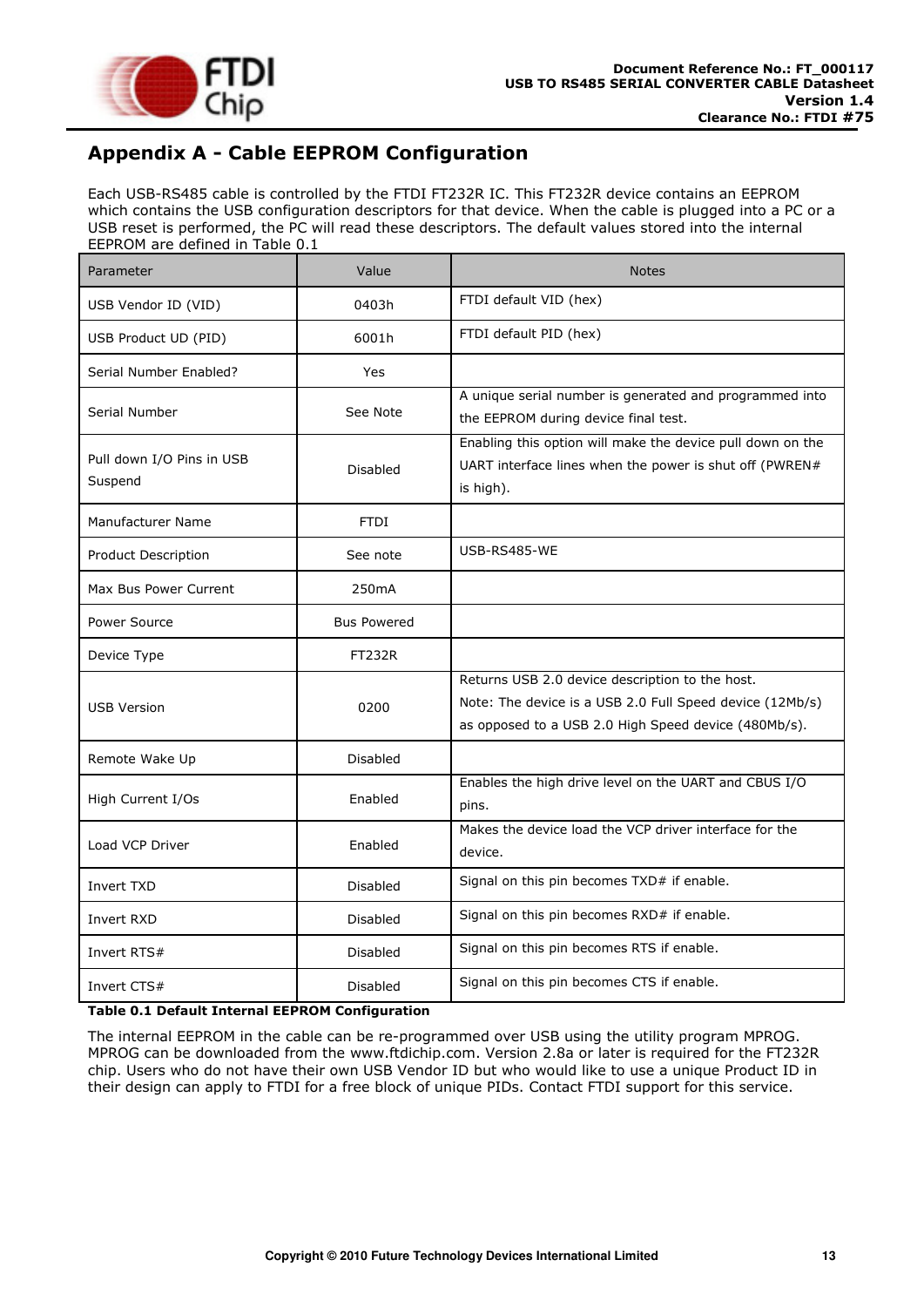![](_page_14_Picture_0.jpeg)

# <span id="page-14-0"></span>**Appendix B - List of Figures and Tables**

#### **List of Figures**

| Figure 6.1 Block diagram of PCB Used in the USB to RS485 Serial Converter Cable 9 |  |
|-----------------------------------------------------------------------------------|--|
|                                                                                   |  |

#### **List of Tables**